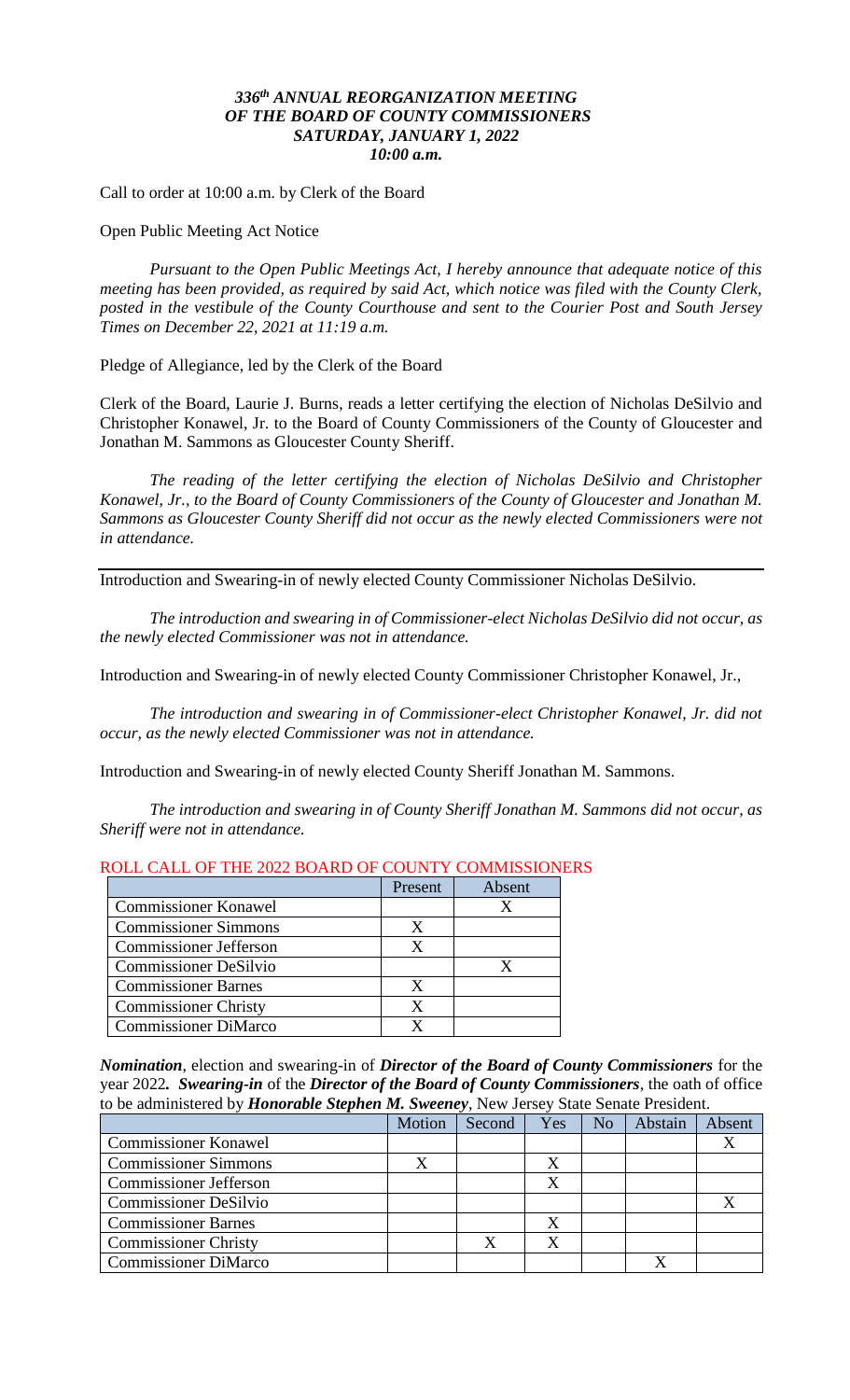*Nomination*, election and swearing-in of *Deputy Director of the Board of County Commissioners* for the year 2022. *Swearing-in* of the *Deputy Director of the Board of County Commissioners*, the oath of office to be administered by *Honorable Stephen M. Sweeney*, New Jersey State Senate President.

|                               | Motion | Second | Yes | No | Abstain | Absent |
|-------------------------------|--------|--------|-----|----|---------|--------|
| <b>Commissioner Konawel</b>   |        |        |     |    |         |        |
| <b>Commissioner Simmons</b>   |        |        |     |    |         |        |
| <b>Commissioner Jefferson</b> |        |        |     |    |         |        |
| <b>Commissioner DeSilvio</b>  |        |        |     |    |         |        |
| <b>Commissioner Barnes</b>    |        |        |     |    |         |        |
| <b>Commissioner Christy</b>   |        |        |     |    |         |        |
| Director DiMarco              |        |        |     |    |         |        |

*Annual Address* by the *Director of the Board of County Commissioners*.

*At this time, Commissioner DeSilvio and Commissioner Konawel entered the meeting and took their seats. Director DiMarco asked both Commissioners if, per the policy, they took a COVID-19 test. Commissioner DeSilvio refused to be tested and left the meeting and Commissioner Konawel indicated he had complied with testing.*

*Comments* by *Commissioners*.

# *CONSENT AGENDA*

All matters listed under Consent Agenda are considered to be routine by this Board of County Commissioners and will be enacted by one motion in the form listed. There will be no separate discussion of these items. If discussion is desired, that item will be removed from the Consent Agenda and will be considered separately. Where necessary, any item requiring expenditure is supported by Certificate of Available Funds. All Consent Agenda items will be reflected in the minutes.

| <b>Motion to Approve Resolutions 1 through 54 by Consent</b> |        |        |     |    |         |        |  |
|--------------------------------------------------------------|--------|--------|-----|----|---------|--------|--|
|                                                              | Motion | Second | Yes | No | Abstain | Absent |  |
| <b>Commissioner Konawel</b>                                  |        |        |     | X  |         |        |  |
| <b>Commissioner Simmons</b>                                  | X      |        |     |    |         |        |  |
| <b>Commissioner Jefferson</b>                                |        |        | X   |    |         |        |  |
| <b>Commissioner DeSilvio</b>                                 |        |        |     |    |         |        |  |
| <b>Commissioner Barnes</b>                                   |        | X      |     |    |         |        |  |
| <b>Commissioner Christy</b>                                  |        |        | X   |    |         |        |  |
| <b>Commissioner DiMarco</b>                                  |        |        |     |    |         |        |  |

**53541 RESOLUTION** adopting the *Rules of the Board* for the Board of County Commissioners of the County of Gloucester for the year 2022.

**53542 RESOLUTION** adopting *Commissioner Assignments* for the Board of County Commissioners of the County of Gloucester for the year 2022.

**53543 RESOLUTION** authorizing and approving the *Temporary Budget* for the year 2022. This resolution is mandated by N.J.S.A. 40A:4-19 to fund the first quarter of 2022 until the 2022 County Budget is adopted.

**53544 RESOLUTION** authorizing *Emergency Temporary Appropriations*. This is authorized by N.J.S.A. 40A:4-20. This resolution is needed to fund programs in the first quarter of 2022 in excess of the normal 26.25% limit. Most of the costs involved are grants for which we receive 100% authorization in the beginning of the year and it is impractical to only approve a portion of the grant. This is a normal yearly occurrence.

**53545 RESOLUTION** adopting a *Schedule of Regular Meetings* for the Board of County Commissioners of the County of Gloucester for the year 2022. This is to comply with the notice provisions set forth in N.J.S.A. 10:4-9(a).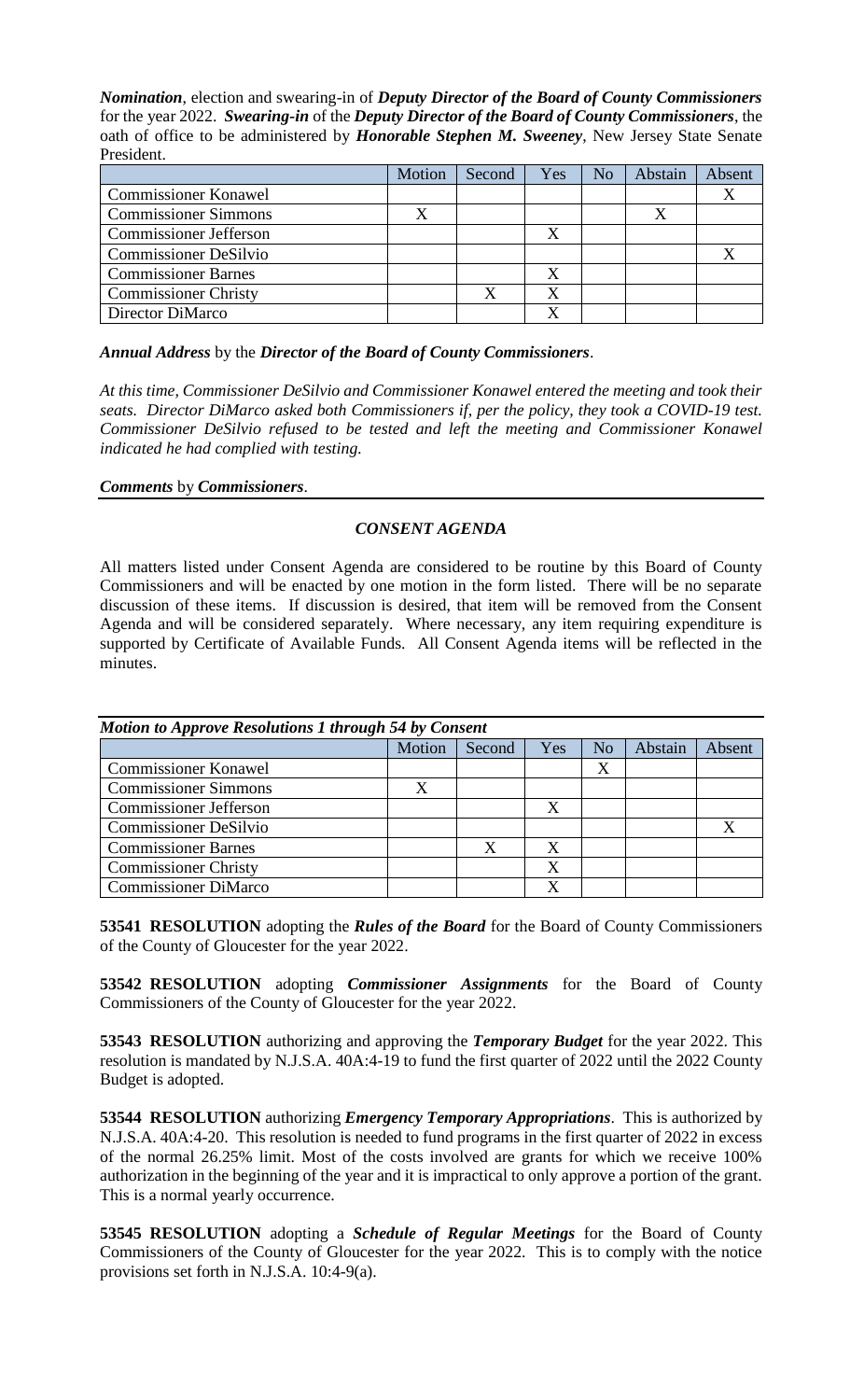**53546 RESOLUTION** fixing a fee to be paid by members of the public for receiving personal notice of meetings pursuant to the Open Public Meetings Act. Any person may request that a public body mail to him or her copies of any regular meeting schedule upon prepayment by such person of a reasonable sum, if any has been fixed by resolution of the public body to cover the costs of providing such notice.

**53547 RESOLUTION** adopting a *Cash Management Plan* pursuant to N.J.S.A. 40A:5-14, et seq. N.J.S.A. 40:5-14 requires every local unit to adopt a cash management plan by majority vote annually. The Chief Financial Officer of the unit is charged with administering the plan.

**53548 RESOLUTION** authorizing a contract with *Parker McCay, P.A.* for professional Bond Counsel and other legal services from January 1, 2022 to December 31, 2022, in an amount not to exceed \$175,000.00.

**53549 RESOLUTION** authorizing a contract with *Brown & Connery* for professional Labor Counsel and other legal services from January 1, 2022 to December 31, 2022, in an amount not to exceed \$275,000.00.

**53550 RESOLUTION** authorizing a contract with *Acacia Financial Group*, for professional Financial Advisor services from January 1, 2022, to December 31, 2022, in an amount not to exceed \$50,000.00.

**53551 RESOLUTION** authorizing a contract with *John Alice* for legal services for the County Adjuster's Office from January 1, 2022 to December 31, 2022, in an amount not to exceed \$35,000.00.

**53552 RESOLUTION** authorizing a contract with *John Alice* for legal counsel for the County Division of Social Services from January 1, 2022 to December 31, 2022, in an amount not to exceed \$80,000.00.

**53553 RESOLUTION** authorizing a contract with *CME Associates* for professional engineering services regarding the 2022 septic system plan reviews in an amount not to exceed \$120,000.00.

**53554 RESOLUTION** authorizing contracts with *Bach Associates, PC* and *Joseph F. McKernan Jr. Architects and Associates, LLC* for professional architectural services from January 1, 2022 to December 31, 2022 in an amount not to exceed \$175,000.00 each.

**53555 RESOLUTION** authorizing a contract with *Bowman & Company, LLP* for accounting and other related services related to the 2021 calendar year County Welfare Agency Audit from January 1, 2022 to December 31, 2022 in an amount not to exceed \$57,500.00.

**53556 RESOLUTION** designating *Gloucester County Qualified Purchasing Agent*, Kimberly A. Larter as Gloucester County's Public Agency Compliance Officer as required by the New Jersey Administrative Code Section 17:27-3.2 for calendar year 2022. The Public Agency Compliance Officer (hereinafter "PACO") shall specifically perform the duties prescribed in New Jersey's affirmative action rules and ensuring the County's compliance with these rules. The PACO also performs any other liaison and assistance functions as may be requested by the New Jersey Department of the Treasury, Division of Contract Compliance.

**53557 RESOLUTION** establishing the *official newspapers* for the County of Gloucester for the year 2022. The *South Jersey Times*, *Courier Post* and the *Sentinel* of Gloucester County.

**53558 RESOLUTION** appointing members to the *Agriculture Development Board.* West Jay Kandle, Russell Marino and Michael Visalli.

**53559 RESOLUTION** appointing members to the *Animal Shelter Advisory Committee.* Barbara Cancio, Lynn Bianco and Thomas Bianco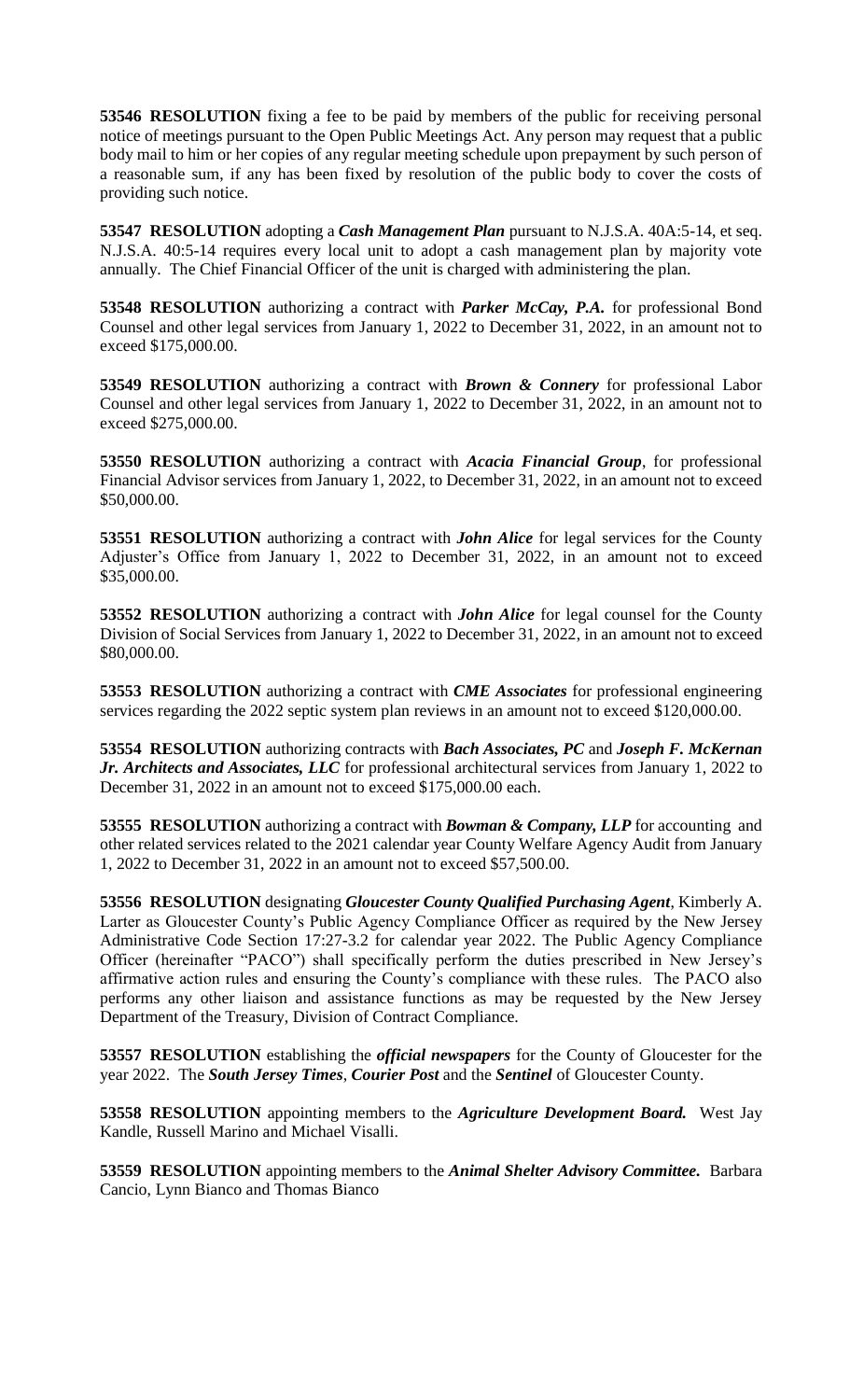**53560 RESOLUTION** appointing a member to the *Board of Education of the Special Services School District and the Vocational School District of the County of Gloucester.* Dean Elisio

**53561 RESOLUTION** appointing members to the *Gloucester County Commission for Women*. Lisa Cerny, Kristine Cervantes, Danielle M. Clark, Cheryl Hoffman Coniglio, Karen Dickel, Laura Houston, Mary Jane Love, Rena Morrow, Ana Rivera, Gail Slimm, Marguerite Stubbs, Jennifer Turner, Sue Weber, and Beverly Ranton Wellons

**53562 RESOLUTION** appointing members, a Chairman and Vice Chairman for the *Gloucester County Construction Board of Appeals*. Mark Brunermer, Joseph Conboy and Robert Deangelo as members and designating Robert Deangelo as Chairman and Joseph Conboy as Vice Chairman.

**53563 RESOLUTION** appointing representatives to the *Delaware Valley Regional Planning*  **Commission**. Vince Voltaggio and Commissioner Simmons, 1<sup>st</sup> Alternate.

**53564 RESOLUTION** appointing members to the *Disabilities Advisory Council*. Kevin Brown, Joan Clark, Joyce Feder, Bryan Miller, Kimberly Quigley, Theresa Rohlfing, Rhonda Rogers, Graceanne Ryan, OEM Representative, Rowan School of Medicine Rep., Division of Vocational Rehabilitation, County Special Services School District, Workforce Development Board.

**53565 RESOLUTION** appointing members to the *Diversity, Equity, and Inclusion Advisory Board*. Ave Altersitz, Michelle Baylor, Lisa Cerny, Roy Dawson, Michael Dicken, Frederick Keating, Ed.D. and Rafael Muniz.

**53566 RESOLUTION** appointing members to the *Emergency Management Council*. Emergency Management Coordinator, Heath Department, Public Works Dept. Liaison, Public Information Officer, Economic Development Director, CBRNE Team, Division of Social Services, Sheriff, County Counsel, County Fire Marshal, Charles Jones (Solvey Solexis), Mark Chapman, Inspira Medical Systems, Red Cross Director, Deputy Emergency Management Coordinator, Division of Special Transportation, County Medical Examiner, County EMS Chief, County Prosecutor, Commissioner Liaison, Hazmat Mitigation Officer, County Mental Health Administrator, Pat Robinson, Paulsboro Refining Co.

**53567 RESOLUTION** appointing members to the *Gloucester County Excess Liability Fund*. Timothy Sheehan and County Counsel, Alternate.

**53568 RESOLUTION** appointing **Assistant** *Fire Marshals* for the County of Gloucester. John Austin, George W. Huston, Michael Mitten, David Raso, Victor Torino and Walt Woodward.

**53569 RESOLUTION** appointing a member to the *Gloucester County Housing Authority*. John Giovannetti.

**53570 RESOLUTION** appointing members to the *Human Services Advisory Council* for Gloucester County. Lisa Conley, Natalie Fortunato, Frances Harwell, Regina Ridge, Ingnes Simpson and Joseph Spencer.

**53571 RESOLUTION** appointing a member to the *Gloucester County Improvement Authority.* Greg Ferretti.

**53572 RESOLUTION** appointing a member to the *Industrial Pollution Control Finance Authority.* Laurie Burns and Tracey Giordano

**53573 RESOLUTION** appointing members as the *Gloucester County Insurance Commission Representatives*. County Counsel and George Hayes, Alternate.

**53574 RESOLUTION** appointing members to the *County Interagency Coordinating Council for Children*. Rudolph Aikens, Robert Bamford, Lisa Conley, Virginia DeLong, Christina DiGiovacchino, Emily Gillam, Kim Glazer, Adrienne Jackson, Amy Kiger, Beverly Lynch, Tracy Hilliker Mauriello, Jennifer Plews, Jennifer Rodriquez, Linda Smith, McKinney-Vento Liaison, Director Gloucester County CMO, Director Mobile Response and Director Family Support Org

**53575 RESOLUTION** appointing members to the *Library Commission*. David Flaherty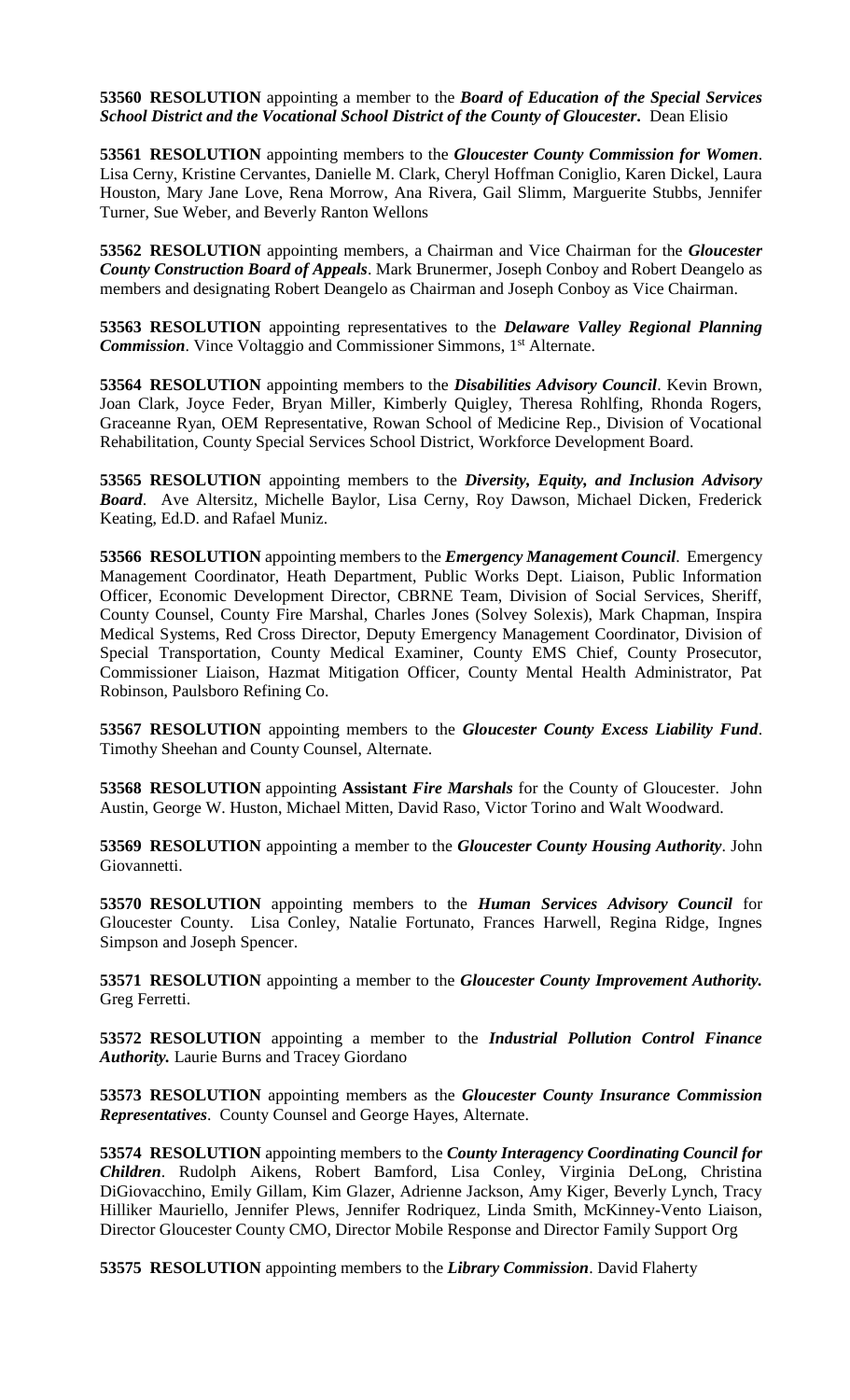**53576 RESOLUTION** appointing members to the *Local Advisory Committee on Alcohol and Drug Abuse* (LACADA). William Dougherty, Kathleen Foster, Jillian Palladino Gillespie, John Howard, C. Laverne McGirt, Wendy Rutecki, Charles Sarlo, Gail Slimm, Colleen Thomas, Linda Tramo, Denise Welsh, Prosecutor's Office Rep. (Tim Gaskill) and Superintendent of Schools Rep. (Dena Cooper).

**53577 RESOLUTION** appointing members to the *Local Citizens Advisory Board of Transportation*. Salvatore Barbuto, Nick Cressman, Robert Dazlich, Cadie DiGiambattista, Dennis Ledger and NJ Transit Representative.

**53578 RESOLUTION** appointing a member to the *Gloucester County Mental Health Board.* Becky DiLisciandro, PhD. (ex officio), Joann Dunagan, Juanita Nazario, Shane Stevenson, President of Police Chief - or designee, and Rowan College Dir. of Special Service.

**53579 RESOLUTION** appointing Gloucester County members to the *New Jersey Association of*  **Counties**. Commissioner Heather Simmons, Commissioner Frank J. DiMarco, 1<sup>st</sup> Alternate, and Commissioner Jim Jefferson, 2nd Alternate.

**53580 RESOLUTION** appointing a **Deputy OEM Coordinator.** Charles Murtaugh

**53581 RESOLUTION** appointing a member to the **Pinelands Commission**. Commissioner Christy.

**53582 RESOLUTION** appointing members to the *Police Academy Advisory Board*. Citizen Members: Director of Emergency Response, Steven Pfeiffer; Member of The Gloucester County Prosecutor's Office; Three (3) Members of The Police Chief's Association Representatives; Lt. Guy Collins; Member of Rowan College of South Jersey; Commissioner DiMarco and Commissioner Christy.

**53583 RESOLUTION** appointing members to the *Rowan College of South Jersey Board of Trustees Search Committee*. Colleen Collins, Dr. Geraldine Martin, Edward Munin, Phillip Tartaglione and Genevieve Witt.

**53584 RESOLUTION** appointing members to the *Rowan College of South Jersey Board of Trustees*. Isabelita Marcelo Abele and Len Daws.

**53585 RESOLUTION** appointing members to the *Senior Services Advisory Board*. Barbara Chamberlin, Betty Davidson, Constance Fentress, Lacy Haynicz, Janice Hill, Jacqueline Love, Elizabeth McCullough, Wilma Nagtegaal, Joyce Nuneviller, Gerald O'Hare, Wayne Swanson, Sr., Lin Tenaglia, President of Glou. Co. Senior Citizen Org. and Rep. of Glou. Co. Nutrition Council.

**53586 RESOLUTION** appointing members to the *Solid Waste Advisory Council*. Eric Agren, Mackenzie Belling, Eric M. Campo, Wendy Carey, Beth Christensen, Karen Jost Joseph Marino, Scott Norcross, Dale Miller, Richard Pool and Commissioner Simmons.

**53587 RESOLUTION** appointing members to the *South Jersey Regional Film Cooperative*. Tom Bianco, John Burzichelli, Michelle Shirey, and Commissioner Simmons

**53588 RESOLUTION** appointing **Deputy Tax Assessors**. Robin Hague and Jeffery Taylor.

**53589 RESOLUTION** appointing members to the *Tri-County Water Quality Control Board*. Mackenzie Belling and Beth Christensen

**53590 RESOLUTION** appointing members to the *Gloucester County Utilities Authority*. Randy Cossaboon and James Sabetta.

**53591 RESOLUTION** appointing members to the *Advisory Board for the County Veteran's Cemetery*. Commissioner Liaison, Commissioner Liaison Deputy, Commander, GC Vet Advisory Board, Director of Veteran's Affairs, Supervisor of Internment

**53592 RESOLUTION** appointing members to the *Voting Accessibility Advisory Committee*. The 4 Members Board of Elections, Commissioner Frank DiMarco, Lynn McClintock, Superintendent of Elections, Mark Harris, Bernadette Forward and Chad Bruner, County Administrator